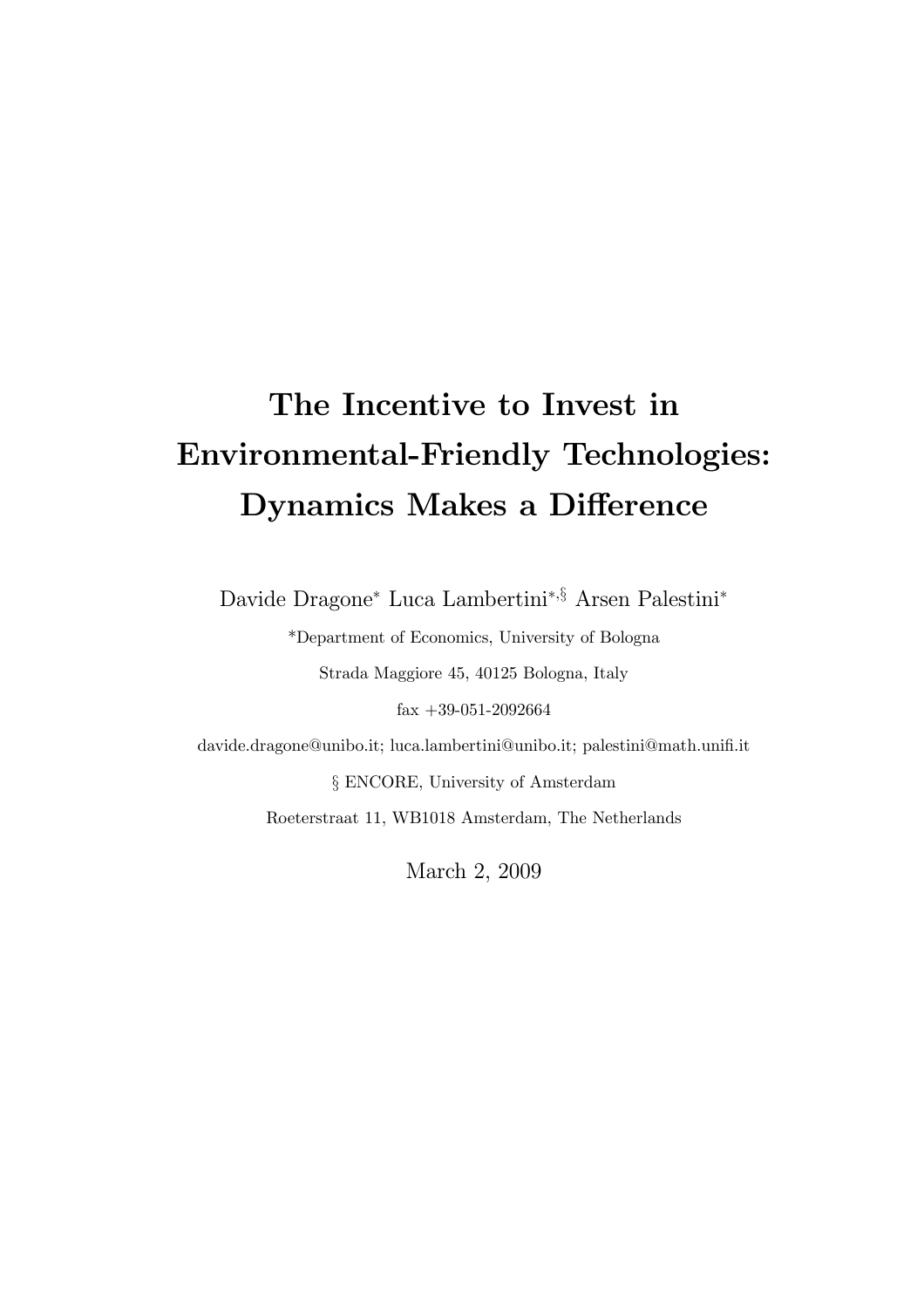#### Abstract

The established view on oligopolistic competition with environmental externalities has it that, since firms neglect the external effect, their incentive to invest in R&D for pollution abatement is nil unless they are subject to some form of environmental taxation. We take a dynamic approach to this issue, using a simple differential game to show that the conclusion reached by the static literature is not robust, as the introduction of dynamics shows that firms do invest in R&D for environmental-friendly technologies throughout the game. Moreover, our setup also illustrates the existence of multiple equilibria, only one of which is identified by the corresponding static game.

Keywords: pollution, environmental externality, R&D, optimal control, differential games

JEL Codes: H23, L13, O31, Q55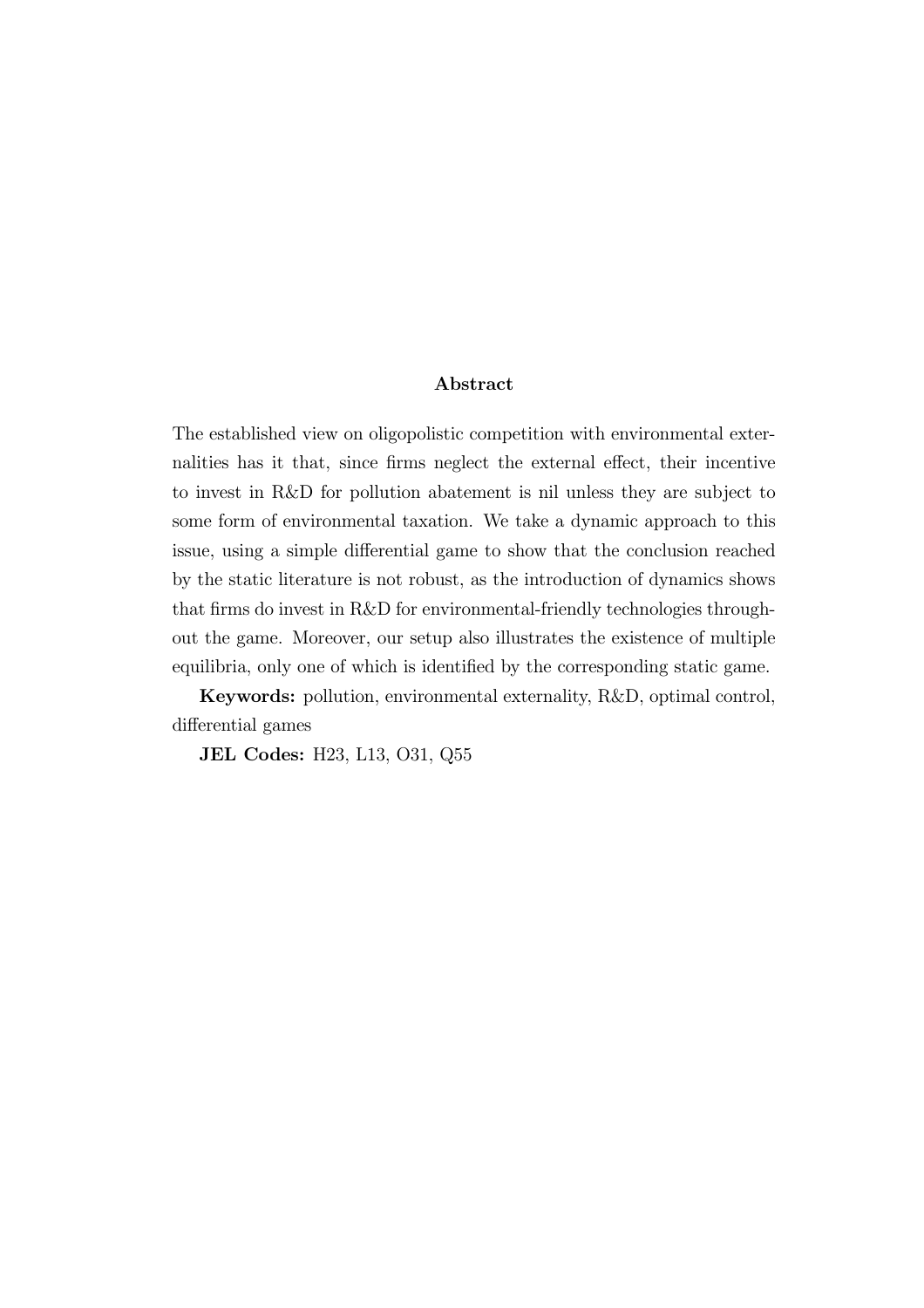#### 1 Introduction

The control of polluting emissions damaging the environment is a hot issue and is receiving an increasing amount of attention in the current literature in the field of environmental economics. Most of the existing contributions investigate the design of optimal Pigouvian taxation aimed at inducing firms to reduce damaging emissions, both in monopoly and oligopoly settings.<sup>1</sup> A related stream of literature examines the incentive for firms to carry out R&D activities in order to introduce environmental-friendly technologies. This requires the introduction of some form of taxation/subsidy by the policy maker, in order to induce firms to take into account the presence of the externality, that they would clearly neglect otherwise.<sup>2</sup> A third line of research investigates the optimal design of minimum quality standards and/or profit taxation in vertically differentiated industries affected by environmental externalities.<sup>3</sup>

In the present paper, we take a differential game approach to the investigation of environmentally-oriented R&D efforts in a dynamic Cournot oligopoly model where there is no tax or subsidy linked to the external effect, in order to show that the main message emerging from the corresponding static version of the same game falls short of telling the whole story of the issue at hand. In particular, we describe a scenario where the stock of pollution increases in proportion to industry output, and each firm may invest in R&D in order to diminish its individual contribution to the emission of pollutants.

We show that the game yields multiple steady state equilibria, one of which corresponding to the static Cournot-Nash equilibrium. The striking

<sup>&</sup>lt;sup>1</sup>See Bergstrom et al. (1987), Karp and Livernois (1994), Bovenberg and de Mooij (1997) and Benchekroun and Long (1998, 2002), inter alia.

<sup>2</sup>To this regard, see Downing and White (1986), Milliman and Prince (1989), Damania (1996) and Poyago-Theotoky (2007), inter alia.

 $3$ See Lutz et al. (2000) and Lombardini-Riipinen (2005), inter alia.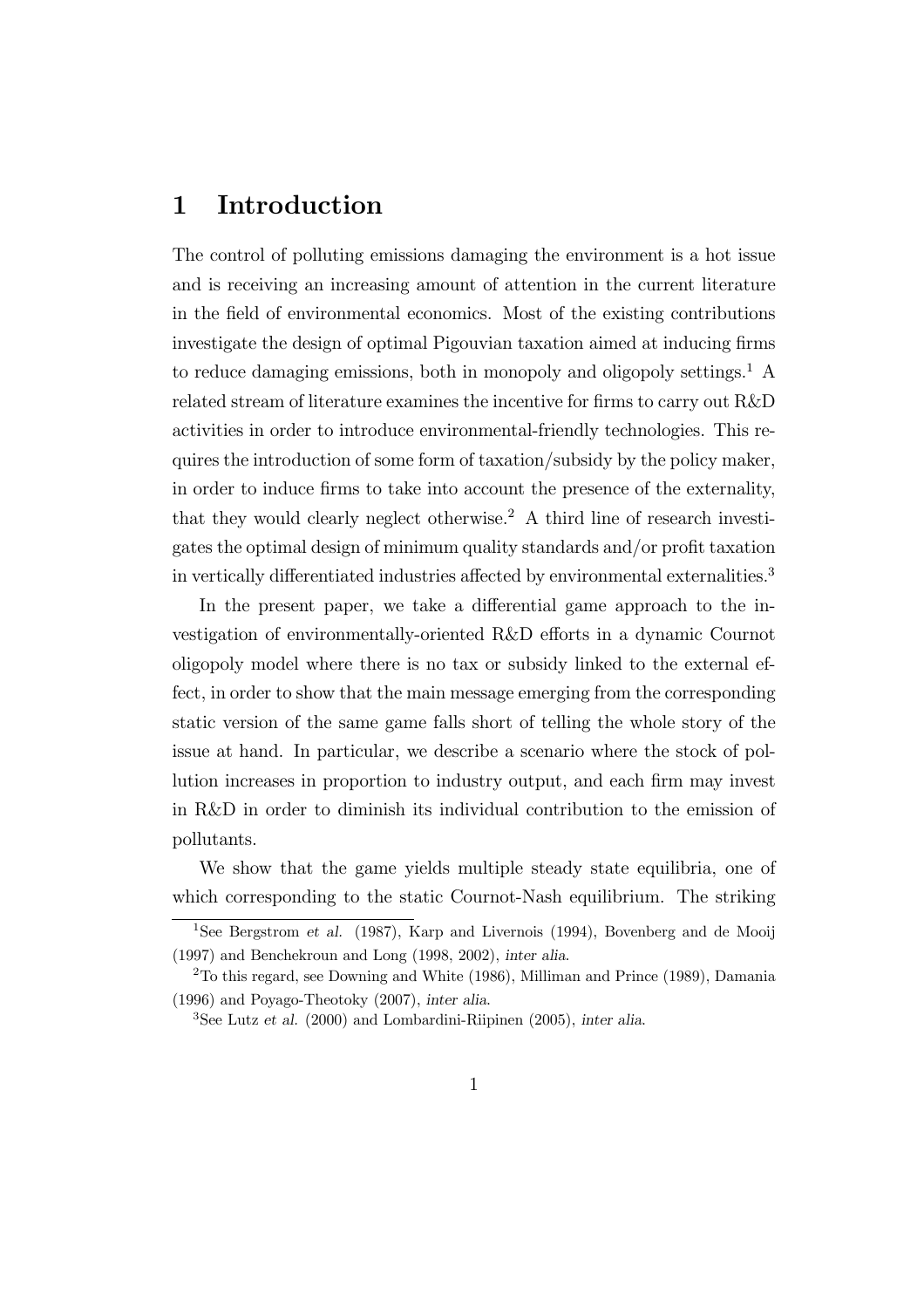difference between the static analysis and ours is that we prove that the R&D efforts of firms is indeed positive at any time during the game, along all of the optimal trajectories leading to any of the three steady states. The static game captures the main feature of one of the steady states we identify, but cannot grasp the essence of what happens along the optimal path to this long run equilibrium. In the remaining two cases, the R&D effort is positive even in correspondence of the steady state point.

The remainder of the paper is structured as follows. Section 2 briefly outlines the static version of the game. The setup of the dynamic problem is laid out in section 3. The differential game is then illustrated in section 4. In section 5 we compare the profit and welfare performance of the industry in correspondence of the multiple steady state equilibria. Some concluding remarks are in section 6.

#### 2 A summary of the static problem

As a preliminary step, we revisit the static Cournot game in order to highlight the lack of R&D incentives to decrease the amount of polluting emissions characterising firms. The market is supplied by  $N$  single-product homogeneous-good firms. The market demand function is  $p = a - Q$ , with  $Q = \sum_{i=1}^{N} q_i$ ,  $q_i$  being firm is output. Technology is the same for all firms alike, and it is summarised by the cost function  $C = cq_i$ . Supplying the final good entails a negative environmental externality  $S = \sum_{i=1}^{N} b_i q_i$ , where  $b_i = \overline{b} - k_i \geq 0; \overline{b}$  measures the marginal contribution of each firm to the stock of pollutants;  $k_i$  is the R&D effort of firm i to decrease its individual amount of pollution,<sup>4</sup> and it involves a convex cost  $\Gamma_i = rk_i^2$ ,  $r>0$ . Consequently,

<sup>&</sup>lt;sup>4</sup>Here we assume firm-specific externalities and R&D activities, as it appears to be reasonable in examining investments in environmental-friendly technologies. Hence, we rule out the possibility of spillovers in R&D.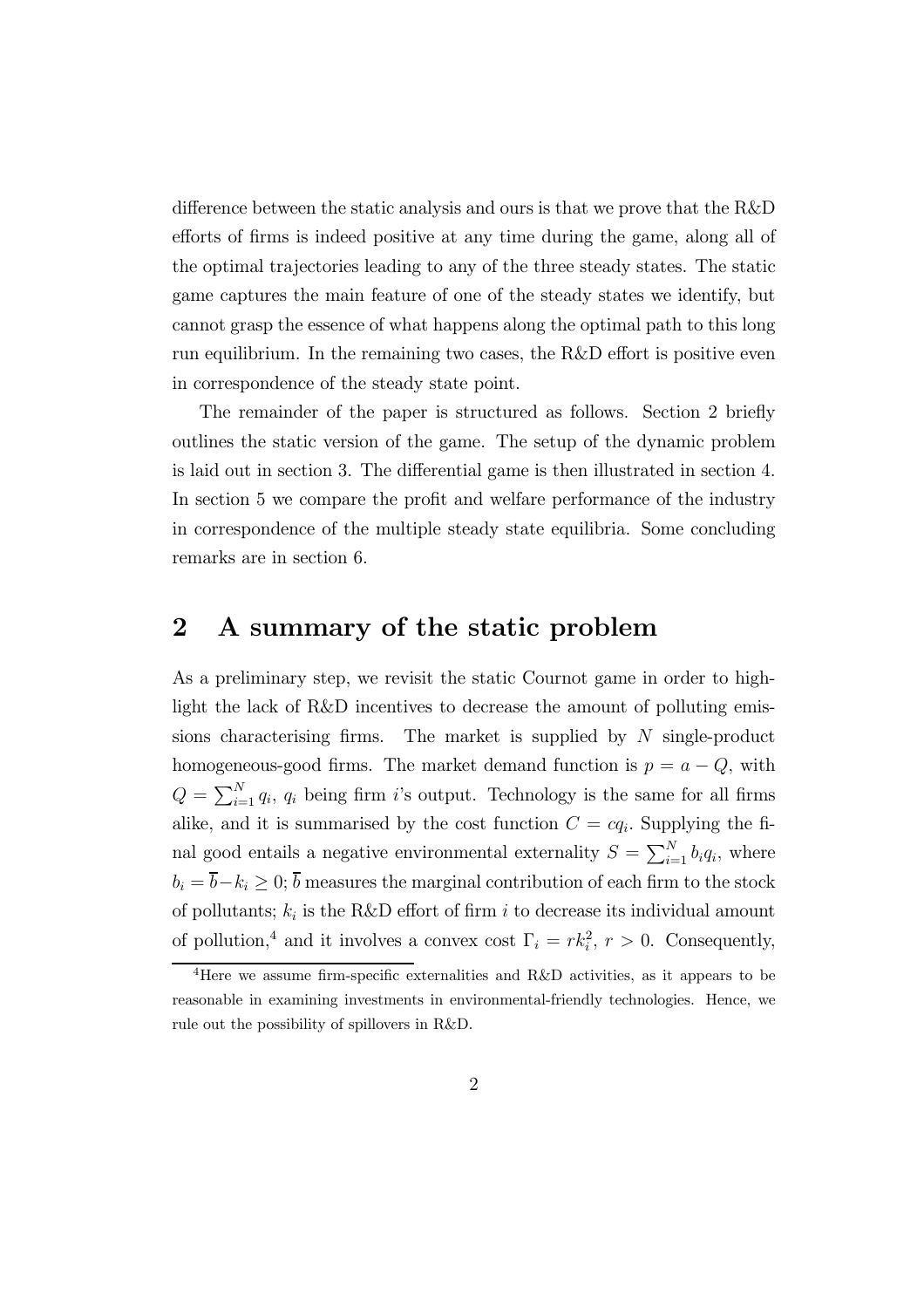firm i's instantaneous profits are  $\pi_i = (p - c) q_i - \Gamma_i$ . The present game has a two-stage structure: in the first stage, firms non-cooperatively and simultaneously set their respective R&D efforts; in the second, they compete  $\hat{a}$ la Cournot-Nash. The solution concept is subgame perfection by backward induction.

The optimal individual output in the second stage is  $q^* = (a - c) / (N + 1)$ , whereby the profit function at the first stage reads  $\pi_i = \left[ \left( a - c \right) / \left( N + 1 \right) \right]^2$  $rk_i^2$ . This clearly entails that  $\partial \pi_i/\partial k_i < 0$ , and therefore the optimal R&D investment is nil. On this basis, one has to introduce some form of environmental taxation, no matter whether it is firm-specific or not, to induce firms to take into account the presence of the externality and indeed carry out some R&D efforts to reduce it. As we shall see in the following sections, this is not necessarily the case if one adopts a properly dynamic approach to this issue.

#### 3 The dynamic setup

As in the static model, consider a Cournot oligopoly with N single-product homogeneous-good firms interacting over continuous time  $t \in [0, \infty)$ . At any time t, the demand function is  $p(t) = a - Q(t)$ , with  $Q(t) = \sum_{i=1}^{N} q_i(t)$ ,  $q_i(t)$ being the instantaneous individual output of firm  $i$ . All firms use the same productive technology, described by the cost function  $C(t) = cq<sub>i</sub>(t)$ . The production of the final output involves a negative environmental externality  $S(t)$ , evolving according to the following dynamics:

$$
S(t) = \sum_{i=1}^{N} b_i(t) q_i(t) - \delta S(t), \qquad (1)
$$

where  $\delta > 0$  is a constant decay rate the initial condition being  $S(0) = S_0$ . The coefficients  $b_i(t)$  also evolve over time, driven by the nonnegative R&D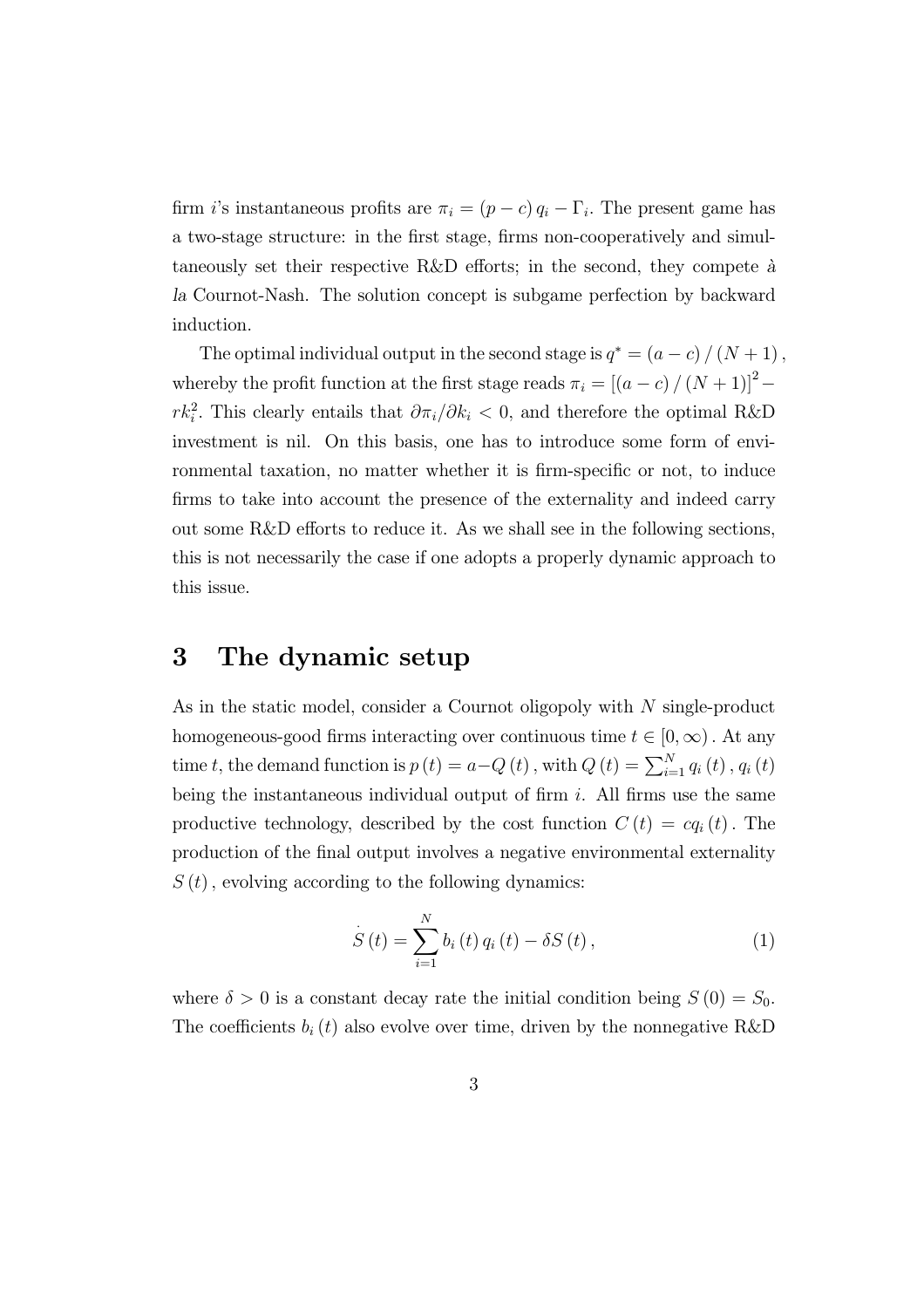effort  $k_i(t)$  of each firm i, whereby

$$
\dot{b}_{i}(t) = b_{i}(t) [\eta - k_{i}(t)], \, \eta > 0.
$$
\n(2)

That is, until  $k_i$  keeps smaller than the threshold value  $\eta$ ,  $b_i$  is increasing. The instantaneous cost associated with R&D activity is  $\Gamma_i(t) = r k_i^2(t)$ , with  $r >$ 0. Hence, firm *i*'s instantaneous profits are  $\pi_i (t)=[p (t) - c] q_i (t) - \Gamma_i (t)$ , and firm i has to set  $q_i(t)$  and  $k_i(t)$  so as to maximise

$$
\Pi_{i} = \int_{0}^{\infty} \left\{ \left[ p(t) - c \right] q_{i}(t) - \Gamma_{i}(t) \right\} e^{-\rho t} dt, \tag{3}
$$

under the set of constraints given by the state equations (1) and (2). Parameter  $\rho > 0$  is a constant discount rate common to all firms.

### 4 The game

The solution concept is the open-loop Nash equilibrium. The Hamiltonian of firm  $i$  is:

$$
\mathcal{H}_{i}(\cdot) = e^{-\rho t} \left\{ \left[ p(t) - c \right] q_{i}(t) - \Gamma_{i}(t) + \lambda_{i} \dot{S}(t) + \mu_{ii} \dot{b}_{i}(t) + \sum_{j \neq i} \mu_{ij} \dot{b}_{j}(t) \right\},\tag{4}
$$

with the following necessary conditions (FOCs):

$$
\frac{\partial \mathcal{H}_i}{\partial q_i} = a - c - 2q_i(t) - Q_{-i}(t) + \lambda_i(t) b_i(t) = 0 \tag{5}
$$

where  $Q_{-i}(t) = \sum_{j \neq i} q_j(t)$ ;

$$
\frac{\partial \mathcal{H}_i}{\partial k_i} = -2rk_i(t) - \mu_{ii}(t) b_i(t) = 0, \qquad (6)
$$

whereas the adjoint equations read as follows:

$$
\dot{\lambda}_{i}(t) = (\rho + \delta) \lambda_{i}(t) \tag{7}
$$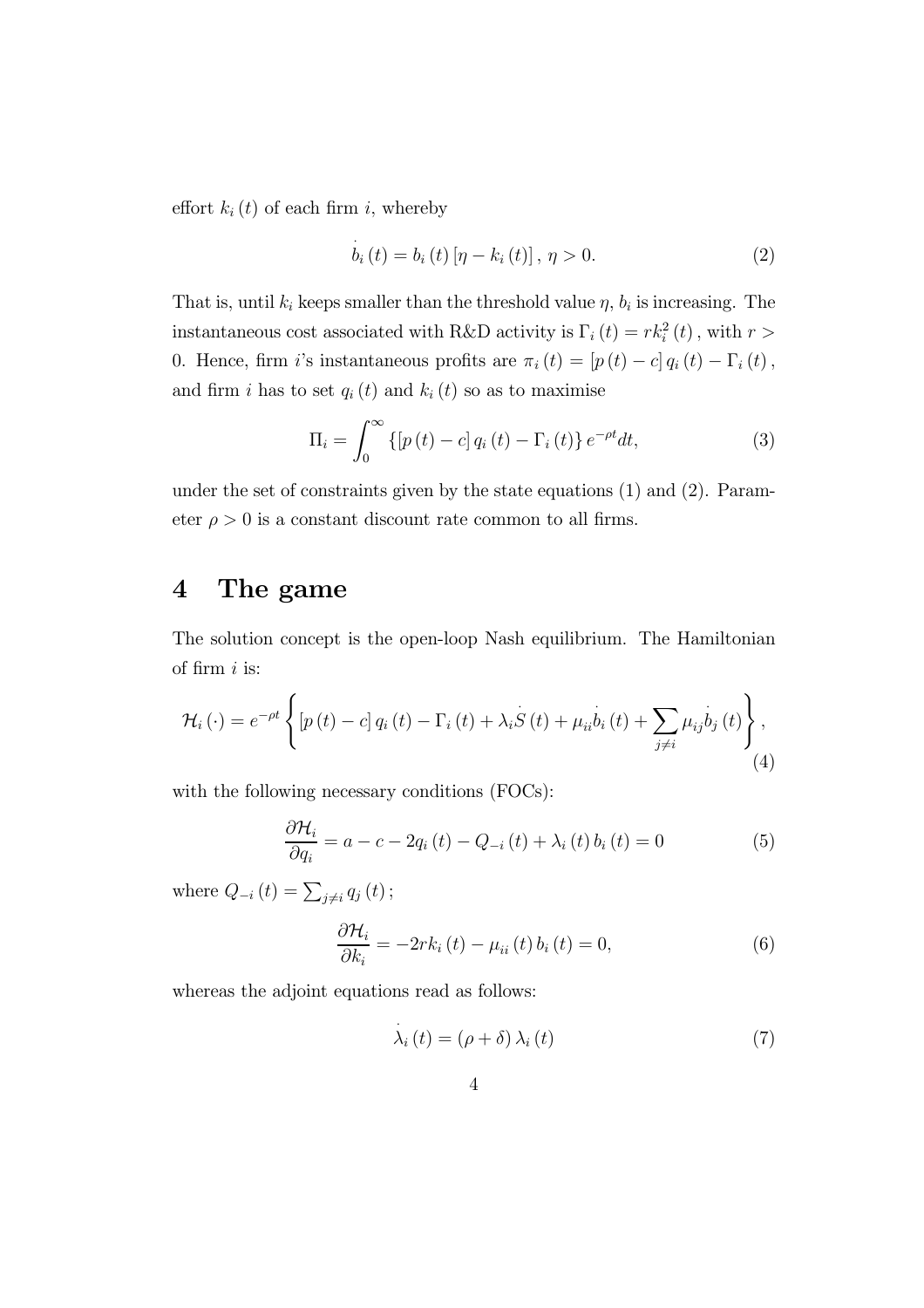$$
\mu_{ii}(t) = [\rho - \eta + k_i(t)] \mu_{ii}(t) - \lambda_i(t) q_i(t)
$$
\n(8)

$$
\mu_{ij}(t) = [\rho - \eta + k_j(t)] \mu_{ij}(t) - \lambda_i(t) q_j(t).
$$
\n(9)

From  $(5)$  and  $(6)$  one obtains, respectively:

$$
\lambda_{i}(t) = -\frac{a - c - 2q_{i}(t) - Q_{-i}(t)}{b_{i}(t)}
$$
\n(10)

$$
\mu_{ii}(t) = -\frac{2rk_i(t)}{b_i(t)}
$$
\n(11)

while the value of any  $\mu_{ij}(t)$  is irrelevant due to additive separability.

Now one can impose symmetry across quantities, costate variables and states:

$$
q_i(t) = q_j(t) = q(t), \quad \lambda_i(t) = \lambda_j(t) = \lambda(t),
$$
  

$$
\mu_{ii}(t) = \mu_{jj}(t) = \mu(t), \quad b_i(t) = b_j(t) = b(t)
$$

and drop the time argument for brevity. From the FOCs (5) and (6) one also obtains the control equations:

$$
q = \frac{\lambda b + \lambda b}{N + 1}, \qquad k = -\frac{\mu b + \mu b}{2r} \tag{12}
$$

which can be rewritten, using (7-8) and (10-11), leading to the following state-control dynamical system:

$$
\dot{S}(t) = b(t)q(t) - \delta S(t) \tag{13}
$$

$$
b(t) = b(t)(\eta - k(t))
$$
\n(14)

$$
\dot{q}(t) = \frac{[(N+1)q(t) - a + c] (\rho + \delta + \eta - k(t))}{N+1}
$$
\n(15)

$$
\dot{k}(t) = \rho k(t) - \frac{q(t)[a - c - (N + 1)q(t)]}{2r} \tag{16}
$$

Lemma 1 The stationary points of the system are:

$$
P_A = \left(S_A = 0, \ b_A = 0, \ q_A = \frac{a-c}{N+1}, \ k^* = 0\right),
$$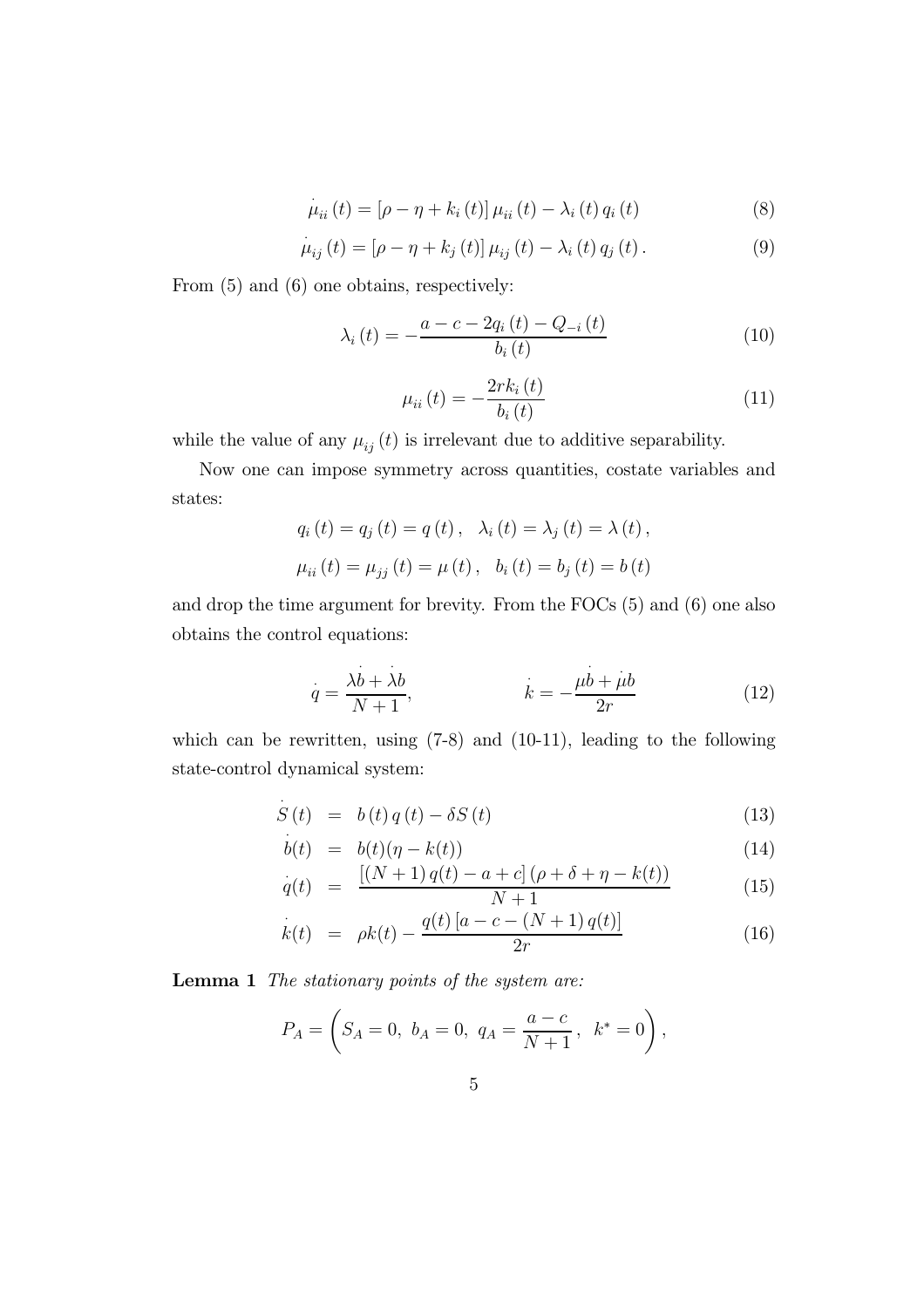$$
P_B = (S_B = 0, b_B = 0, q_B, k_B),
$$
  

$$
P_C = (S_C = 0, b_C = 0, q_C, k_C),
$$

where

$$
q_{B} = \frac{a - c - \sqrt{(a - c)^{2} - 8r(N + 1)(\rho + \delta + \eta)\rho}}{2(N + 1)}
$$

$$
q_{C} = \frac{a - c + \sqrt{(a - c)^{2} - 8r(N + 1)(\rho + \delta + \eta)\rho}}{2(N + 1)}
$$

$$
k_{B} = k_{C} = \delta + \rho + \eta.
$$

**Proof.** Imposing the stationarity condition  $k = 0$  yields

$$
k(q) = \frac{q\left[a - c - (N+1)q\right]}{2r\rho} \tag{17}
$$

which can be plugged into  $q = 0$  to obtain the following solutions:

$$
q_{A} = \frac{a - c}{N + 1}; q_{B,C} = \frac{a - c \pm \sqrt{(a - c)^{2} - 8r(N + 1)(\rho + \delta + \eta)\rho}}{2(N + 1)}
$$
(18)

with  $q_{B,C} \in \mathbb{R}_+$  for  $a - c > \sqrt{8r (N + 1) (\rho + \delta + \eta) \rho}$ . By substituting in (17) we have that  $k_{B,C} = \delta + \rho + \eta$ .

In correspondence of the classical Cournot-Nash optimal quantity  $q_1$ , we have  $k_1 = 0$ . Equations (13-14) only admit the fixed points  $S = 0, b = 0$ .

#### **Lemma 2**  $P_A$ ,  $P_B$  and  $P_C$  are saddle points of the system.

Proof. The Jacobian matrix of the state-control system reads as:

$$
J = \begin{pmatrix} -\delta & Nq & Nb & 0 \\ 0 & \eta - k & 0 & -b \\ 0 & 0 & \rho + \delta + \eta - k & -q + \frac{a - c}{N + 1} \\ 0 & 0 & \frac{1}{2r} [2(N + 1)q - a + c] & \rho \end{pmatrix}.
$$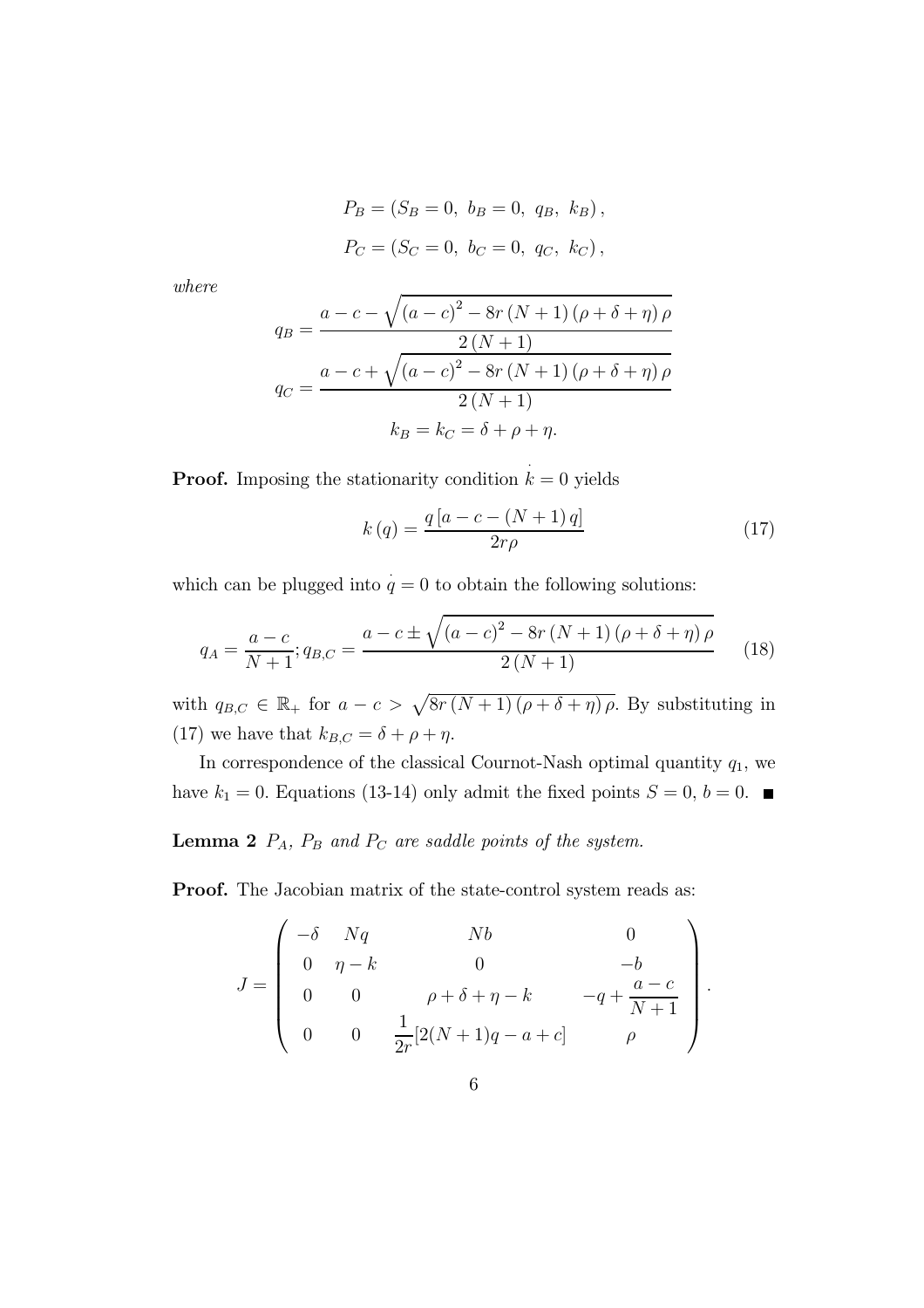$J(P_A)$  has the eigenvalues  $\lambda_1 = -\delta < 0$ ,  $\lambda_2 = \eta > 0$ ,  $\lambda_3 = \rho + \delta + \eta > 0$  and  $\lambda_4 = \rho > 0$ , subsequently  $P_A$  is a saddle point.

The analysis of the remaining two equilibria is slightly more difficult: both  $J(P_B)$  and  $J(P_C)$  admit the negative eigenvalues  $\lambda_1 = -\delta < 0$  and  $\lambda_2 = -\rho - \delta < 0$ , so the stability properties of those two points depend on the roots of the characteristic polynomials of the submatrices:

$$
\left(\begin{array}{cc}\n\rho + \delta + \eta - k_j & -q_j + \frac{a-c}{N+1} \\
\frac{1}{2r}[2(N+1)q_j - a + c] & \rho\n\end{array}\right),
$$

i.e.

$$
p_j(\lambda) = \lambda^2 - \rho \lambda - \frac{1}{2r} \left( -q_j + \frac{a-c}{N+1} \right) [2(N+1)q_j - a + c], \quad j = 2, 3.
$$

If  $j = 2$ , the two remaining eigenvalues are complex with real part  $\rho/2 > 0$ , whereas if  $j = 3$ , they are real and at least one of them is positive, hence  $P_B$ and  $P_C$  are saddle points too.  $\blacksquare$ 

Although the equations (13-14) and (15-16) are not decoupled, we can carry out a qualitative analysis of the phase curves of the system.

Given any solution curve  $(\overline{q}(t), \overline{k}(t))$  of equations (15-16), we can easily obtain the state trajectories by applying separation of variable and Lagrange's variation of constant methods to (13-14). Considering the vector of initial conditions  $b(0) = b_0$ ,  $S(0) = S_0$ , we have:

$$
b(t) = b_0 e^{\eta t - \int_0^t \overline{k}(s) ds},
$$

$$
S(t) = \left( S_0 + b_0 \int_0^t \left( e^{(\eta + \delta)s - \int_0^s \overline{k}(\tau) d\tau} \right) \overline{q}(s) ds \right) e^{-\delta t}.
$$

As far as the saddle point equilibrium paths are concerned, we can state the following: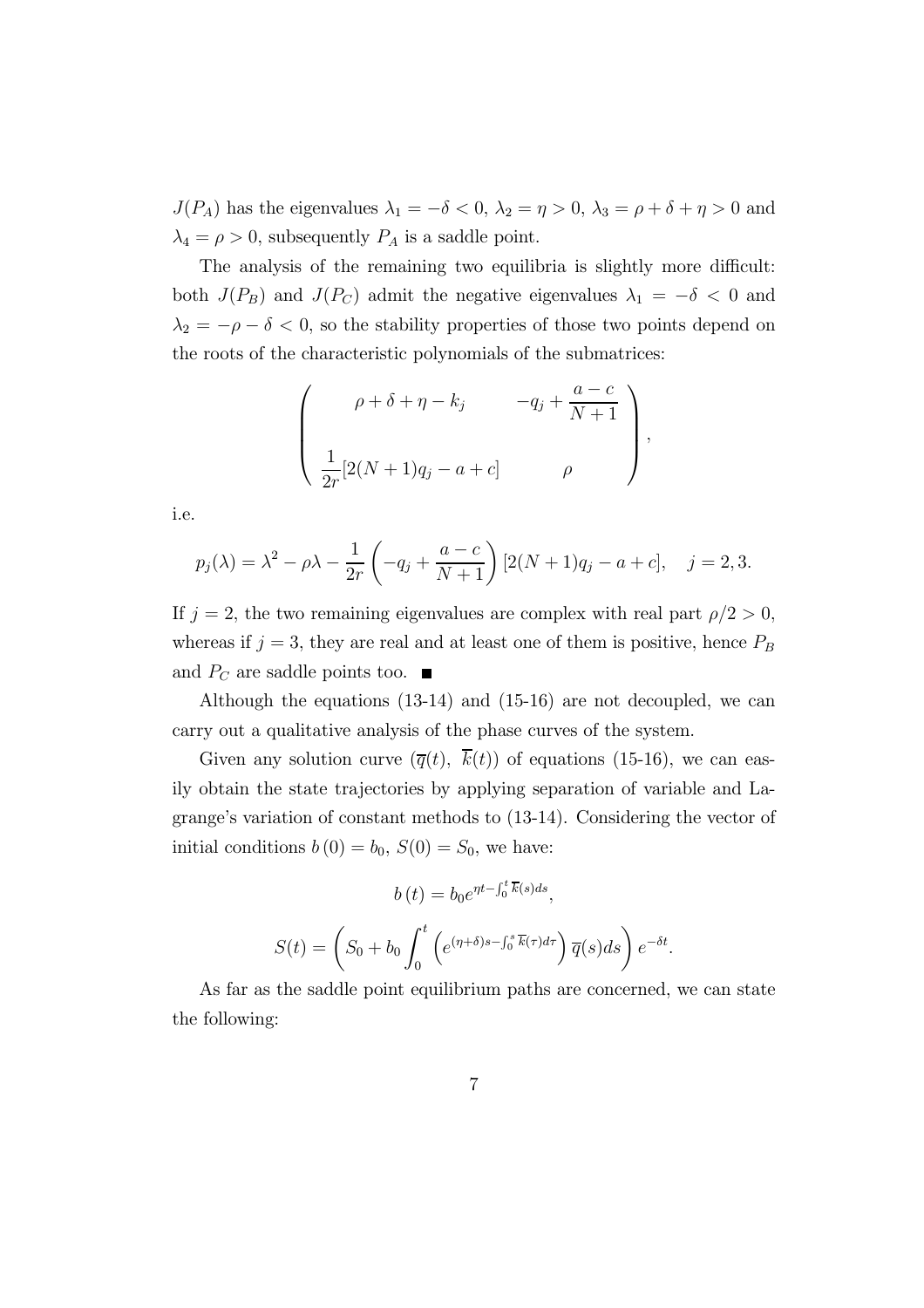**Proposition 3** In the half-space  $k > \eta$ , along each equilibrium trajectory of the system close to  $P_B$  and  $P_C$  the state variables S and b are monotonically decreasing to 0.

**Proof.** The stationary points  $P_B$  and  $P_C$  belong to the half-space  $k > \eta$ . By calculating the eigenvectors of  $J(P_B)$  and  $J(P_C)$ , it is straightforward to see that the stable subspaces  $E_s(P_B)$  and  $E_s(P_C)$  are spanned by the vectors of the canonical basis of  $\mathbb{R}^4$ :  $(1,0,0,0)$  and  $(0,1,0,0)$ , that is the trajectories on the respective stable manifolds are heading towards the equilibrium coordinates  $S = 0, b = 0$ .

The economic meaning of the previous results is clear: in correspondence of the two points  $P_B$  and  $P_C$  the stock of pollution tends to diminish and finally disappears.

Moreover, the optimal R&D effort of the representative firm is positive at any time  $t$  during the game. Or, put it the other way around, any nonzero value of the co-state variable attached to the dynamics of the individual firm's contribution to the increase of the pollution stock ensures that the firm itself has indeed an incentive to invest in R&D activities for pollution abatement all along the game.

#### 5 Profit and welfare assessment

We compare optimal quantities, profits and values of social welfare in the three steady states. The following lemma results from a trivial chain of inequalities:

**Lemma 4** For every a, c, N, r,  $\rho$ ,  $\delta$ ,  $\eta$ , we have  $q_A > q_C > q_B$ .

The profit levels in the three cases are the following:

$$
\pi(P_A) = \frac{(a-c)^2}{(N+1)^2},
$$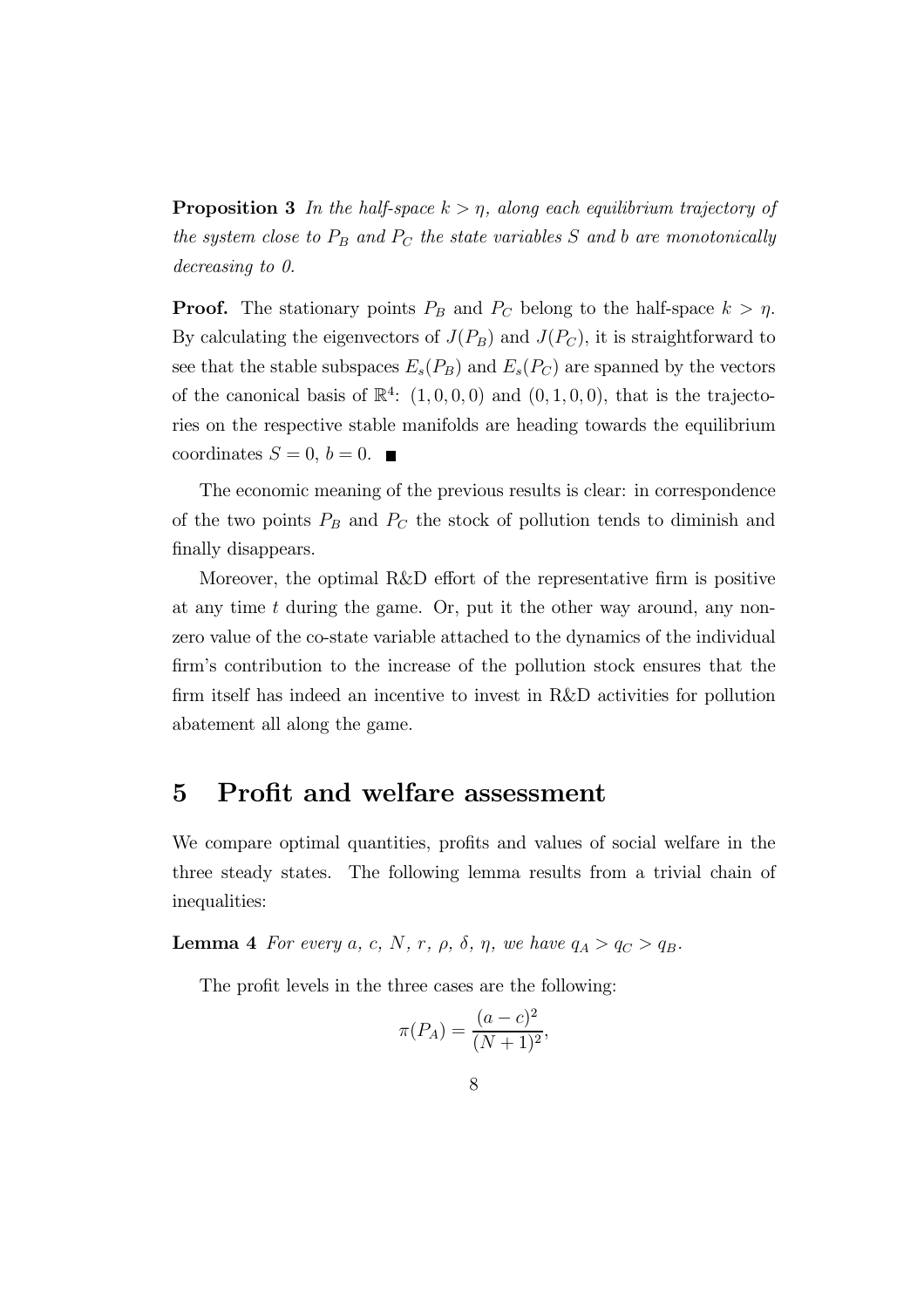$$
\pi(P_B) = (a - c)q_B - Nq_B^2 - r(\rho + \delta + \eta)^2,
$$
  

$$
\pi(P_C) = (a - c)q_C - Nq_C^2 - r(\rho + \delta + \eta)^2.
$$

To this regard, one can prove:

**Proposition 5** Any  $\rho \in [0, \delta + \eta)$  suffices to ensure that  $\pi(P_A) > \pi(P_C)$  $\pi(P_B)$ .

The intuition behind the above result is that  $P_A$  is characterised by a larger output level (which, per se, would be detrimental for profits) but the corresponding R&D effort is nil (which in turn is good news for profits), while the remaining two steady states are characterised by lower output levels in combination with positive R&D efforts.

Now we turn to consumer surplus  $CS(P_i)$ ,  $i = A, B, C$ , in the three equilibria. Note that, in principle, the definition of consumer surplus would be  $CS(P_i) = Q_i^2/2-S_i$ ; however,  $S_i = 0$  always in steady state. The resulting ranking is summarised in

Proposition 6 Over the entire admissible range of parameters, we have  $CS(P_A) > CS(P_C) > CS(P_B).$ 

Finally, we evaluate social welfare  $SW(P_i) = N\pi(P_i) + CS(P_i)$ ,  $i =$  $A, B, C$ , to obtain:

Proposition 7 Over the entire admissible range of parameters, we have  $SW(P_A) > SW(P_C) > SW(P_B).$ 

Lemma 4 and Propositions 5-7 also entail:

Corollary 8 Any  $\rho \in [0, \delta + \eta)$  suffices to ensure that private and social preferences over the spectrum of steady state equilibria are reciprocally aligned.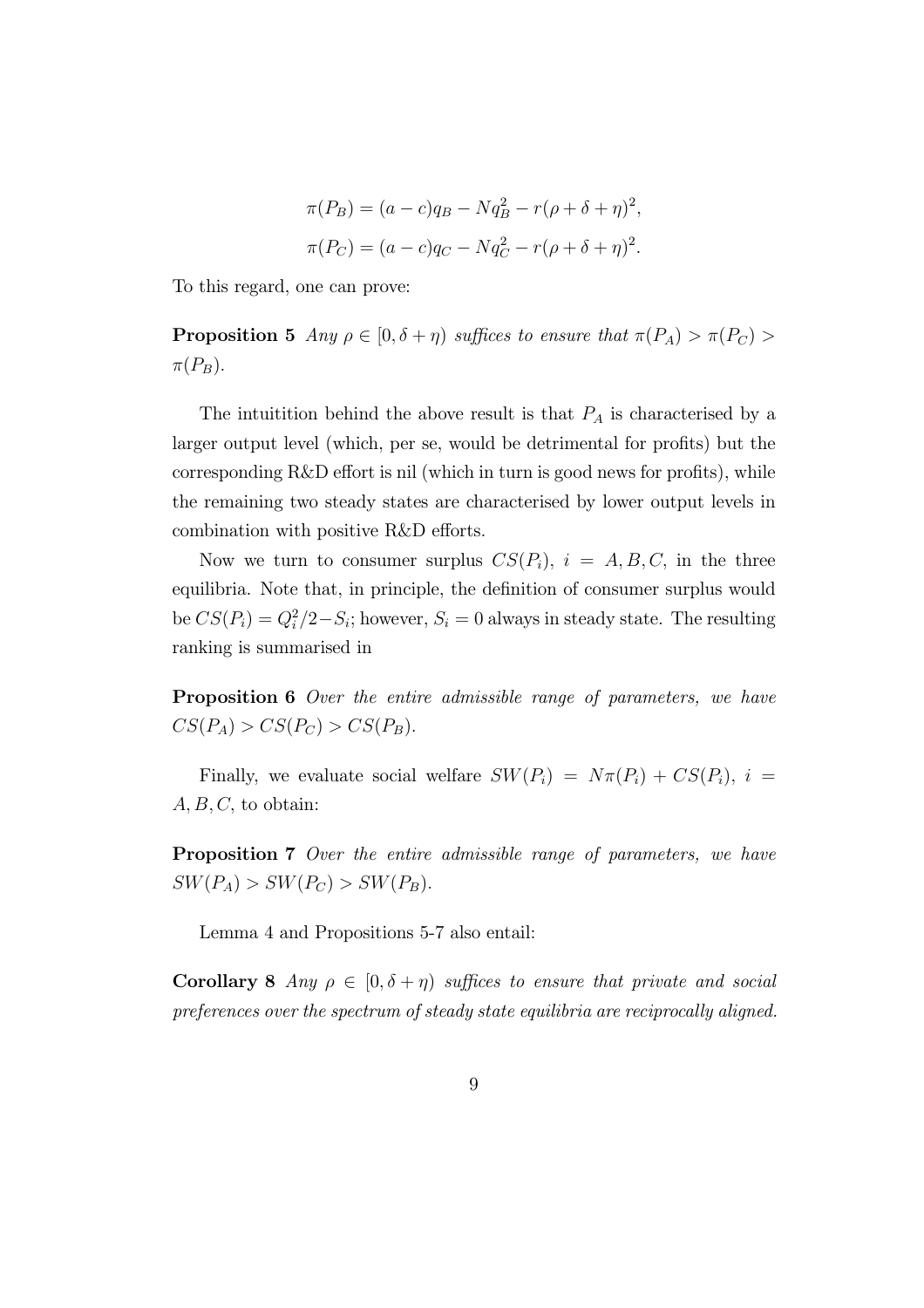This essentially relies upon the fact that the industry R&D effort in  $P_A$ is nil. Of course, one has to keep in mind that the existence of a unanimous ranking over steady states does not guarantee that the preferred one will be attainable, as the trajectory followed by the dynamic system will indeed depend on the vector of initial conditions on state variables.

## 6 Concluding remarks

We have revisited the issue of the incentive for firms to carry out R&D efforts aimed at introducing environmental-friendly technologies. Contrary to the acquired view establishing that such an incentive is lacking due to the fact that firms fail to internalise the environmental externality, the dynamic approach we have adopted in the foregoing analysis shows that firms do have an R&D incentive in this direction throughout the game, although it may indeed vanish in one specific steady state, which portrays the equilibrium outcome of the corresponding static game.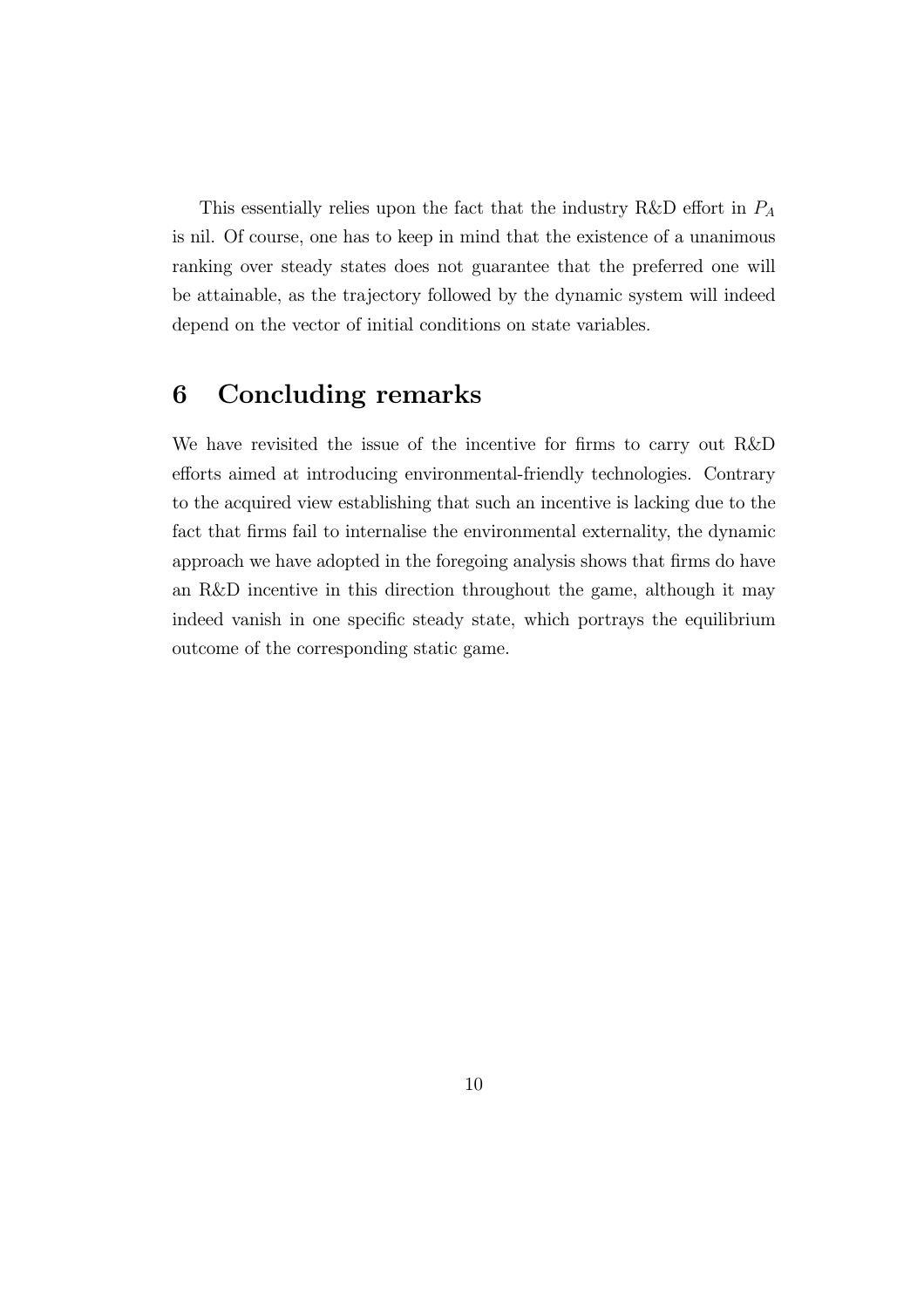#### References

- [1] Benchekroun, H. and N.V. Long (1998). Efficiency inducing taxation for polluting oligopolists. Journal of Public Economics, 70, 325-342.
- [2] Benchekroun, H. and N.V. Long (2002). On the multiplicity of efficiencyinducing tax rules. Economics Letters, 76, 331-336.
- [3] Bergstrom, T., J. Cross and R. Porter (1987). Efficiency-inducing taxation for a monopolistically supplied depletable resource. Journal of Public Economics, 15, 23-32.
- [4] Bovenberg, A.L. and R.A. de Mooij (1997). Environmental tax reform and endogenous growth. Journal of Public Economics, 63, 207-237.
- [5] Damania, D. (1996). Pollution taxes and pollution abatement in an oligopoly supergame. Journal of Environmental Economics and Management, 30, 323-36.
- [6] Downing, P.B. and L.J. White (1986). Innovation in pollution control. Journal of Environmental Economics and Management, 8, 225-71.
- [7] Karp, L. and J. Livernois (1994). Using automatic tax changes to control pollution emissions. Journal of Environmental Economics and Management, 27, 38-48.
- [8] Lombardini-Riipinen, C. (2005). Optimal tax policy under environmental quality competition. Environmental and Resource Economics, 32, 317-36.
- [9] Lutz, S., T.P. Lyon and J.W. Maxwell (2000), Quality leadership when regulatory standards are forthcoming. Journal of Industrial Economics, 48, 331-48.